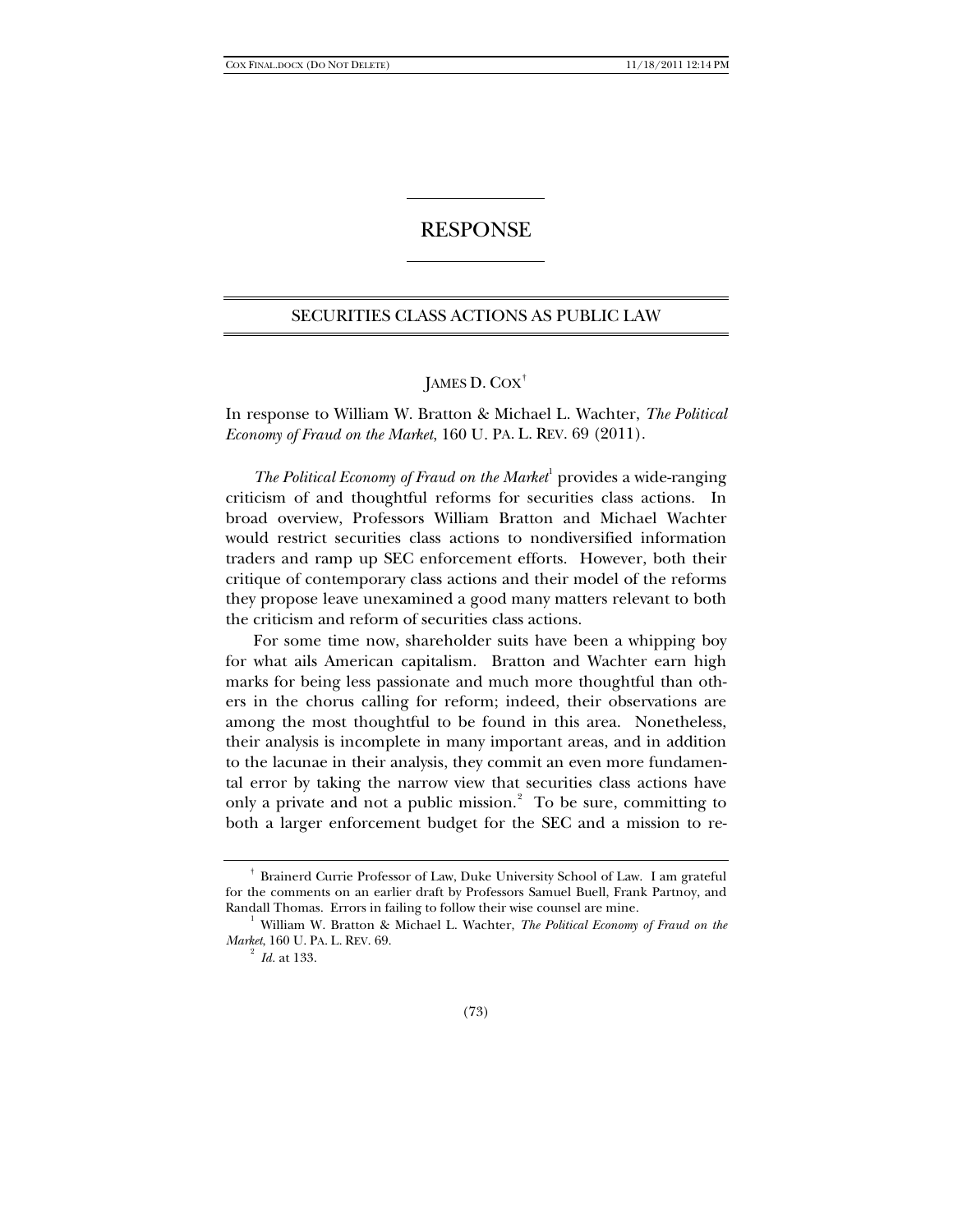dress private losses caused by fraudulent financial reporting would make fraud enforcement more public than before. But this conjecture assumes such enforcement would be as robust and frequent as presently occurs with private suits. As will be seen, the checkered history of SEC enforcement of market frauds belies such a hopeful outcome.

Bratton and Wachter do not start their critique with a solid foundation of developing the purpose that we might wish to serve with private, or for that matter government, suits prosecuting fraudulent financial reporting. We might simply conclude that everyone is against fraud so that prosecution, either private or public, is desirable. But, had they made this inquiry, Bratton and Wachter might well have shortened their lengthy Article by omitting the titillating suggestion that public companies and their stockholders would benefit from a shareholder plebiscite on whether shareholders of that company can seek private relief for any damage they might have suffered. $^3$  $^3$  Implicit in the suggestion of such a shareholder plebiscite is the view that the securities laws, and particularly their enforcement, are private and not public law. Thus, one must look beyond this Article for a study that begins with first principles and then progresses from there to a more refined and nuanced investigation of how we might advance those principles. Might we not just as easily defer to the shareholders on other matters, such as whether they are a reporting company, whether they will have an audit committee, and whether their annual reports should be accompanied by management's certification of the adequacy of internal controls and the auditor's attestation to management's assessment? Some may not appreciate these requirements (perhaps they are the same individuals who dislike seat belts or other mandated safety features that increase the costs of their cars), but they are laws that are public in the sense that they advance the view that perceived social benefits are larger than the individual's benefit derived from making her own choice.

The securities laws carry out several public objectives in addition to protecting the individual investor. [4](#page-1-1) Thus, the quality of U.S. securities laws is directly linked to the cost of capital. To be sure, investors

<sup>3</sup> *Id.* at 129.

<span id="page-1-1"></span><span id="page-1-0"></span><sup>&</sup>lt;sup>4</sup> The commonly recognized objectives are: informing investors, enhancing allocational efficiency, reducing the frequency of fraudulent offerings of securities, heightening managerial responsiveness to owners, and reducing opportunistic behavior. *See* James D. Cox, *Coping in a Global Marketplace: Survival Strategies for a 75-Year Old SEC*, 95 VA. L. REV. 941, 961-72 (2009) (reviewing the likely impact on each of these objectives if differing disclosure standards apply in the same efficient market).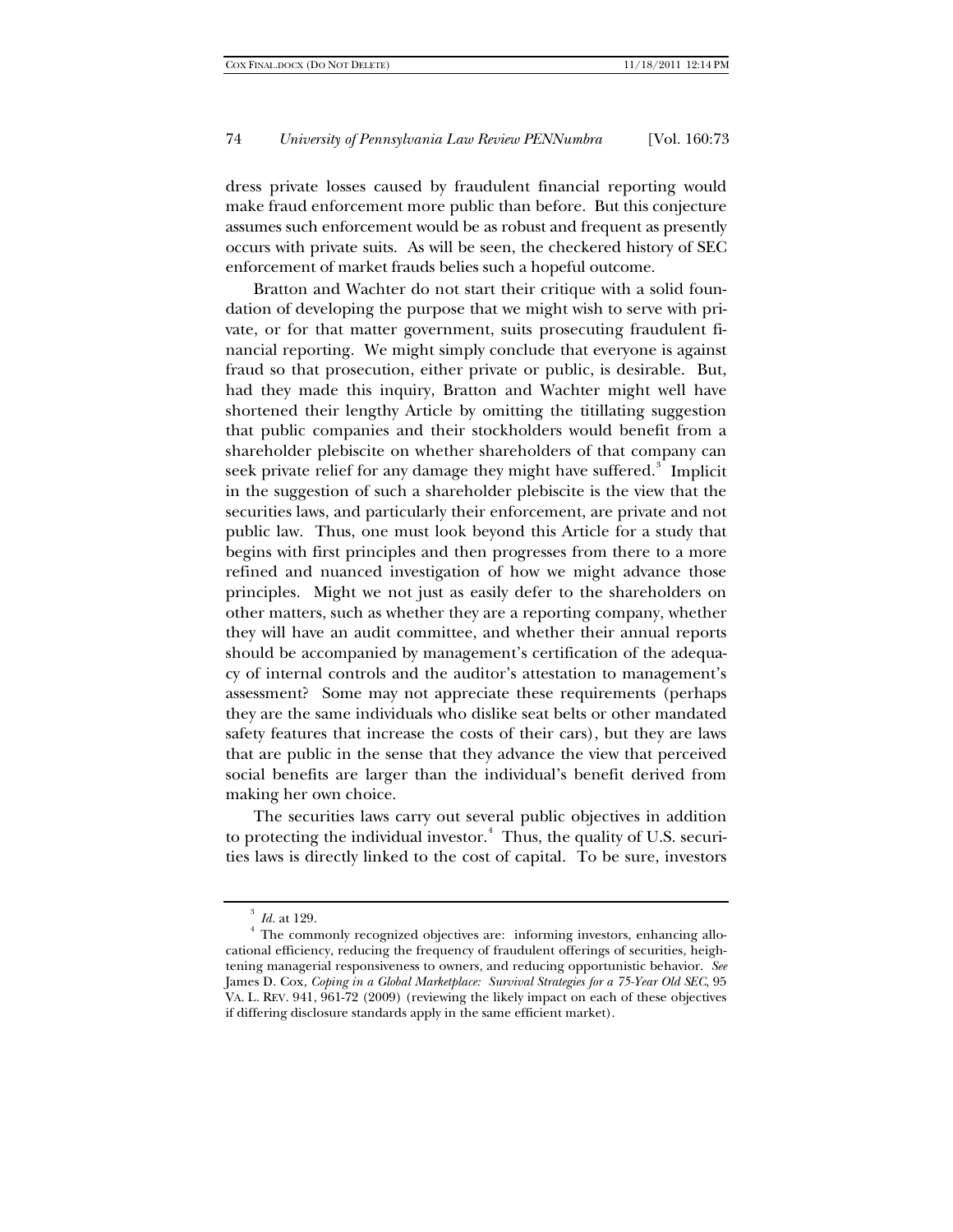could self-insure by imposing a higher discount rate in pricing the shares of a firm opting out of the potential for fraud-on-the-market suits as a means to correct, and even deter, fraudulent financial reporting. But this applies at the average level so that when the fraud occurs, the shareholder—particularly one not well diversified—takes the hit for the above-average loss. Moreover, the higher discount rate would be systematic across all opting-out firms.<sup>[5](#page-2-0)</sup> This poses issues for the United States generally, since one means of promoting U.S. capital markets has been the strength of our securities laws. To be sure, U.S. capital markets do not enjoy the dominance they had twenty-five years ago, but they still are attractive for domestic and foreign issuers at a level that makes U.S. markets competitive. <sup>[6](#page-2-1)</sup> But the overall point here is that Bratton and Wachter assume, without analysis, that the securities laws are part of the private law and have no connection with more broadly based public welfare considerations.

Bratton and Wachter direct most of their complaints against securities class actions because they view this genre of suit as serving on-ly a compensatory function.<sup>[7](#page-2-2)</sup> For some time I have asserted that shareholder suits should not be so viewed. The point I first made nearly thirty years ago has not changed, and it comes into bold relief against the analysis of Bratton and Wachter: by characterizing the social calculus for evaluating the worth of all shareholder suits—whether derivative or securities fraud litigation—as compensatory, commentators and the courts have guaranteed that such suits will not measure up to their expected purpose.<sup>[8](#page-2-3)</sup> Complaints such as those set forth by Bratton and Wachter—that the suits retrieve only a small portion of

<span id="page-2-0"></span><sup>5</sup> *See* James D. Cox, *Insider Trading and Contracting: A Critical Response to the "Chicago School*,*"* 1986 DUKE L.J. 628, 639-40 (reviewing why private ordering in the context of insider trading results in higher systemic risk, and hence greater costs of capital, for all securities).

<span id="page-2-1"></span><sup>6</sup> For a crisp assessment of the forces causing more foreign issuers to list closer to their principal places of business, see Jim O'Neill & Sandra Lawson, *Is Wall Street Doomed?*, *in* GOLDMAN SACHS, BRICS AND BEYOND 225 (2007), *available at* http:// www2.goldmansachs.com/our-thinking/brics/brics-and-beyond-book-pdfs/bricsfull-book.pdf.

<sup>7</sup> *See* Bratton & Wachter, *supra* note 1, at 84.

<span id="page-2-3"></span><span id="page-2-2"></span><sup>8</sup> *See generally* James D. Cox, *The Social Meaning of Shareholder Suits*, 65 BROOK. L. REV. 3 (1999) (identifying approaches courts should take to add a greater deterrence function to private suits, including viewing their objective as deterrence and not compensation); *see also* James D. Cox, *Compensation, Deterrence, and the Market as Boundaries for Derivative Suit Procedures*, 52 GEO. WASH. L. REV. 745 (1984) (reviewing the impossibility of shareholder suits being understood to be compensatory).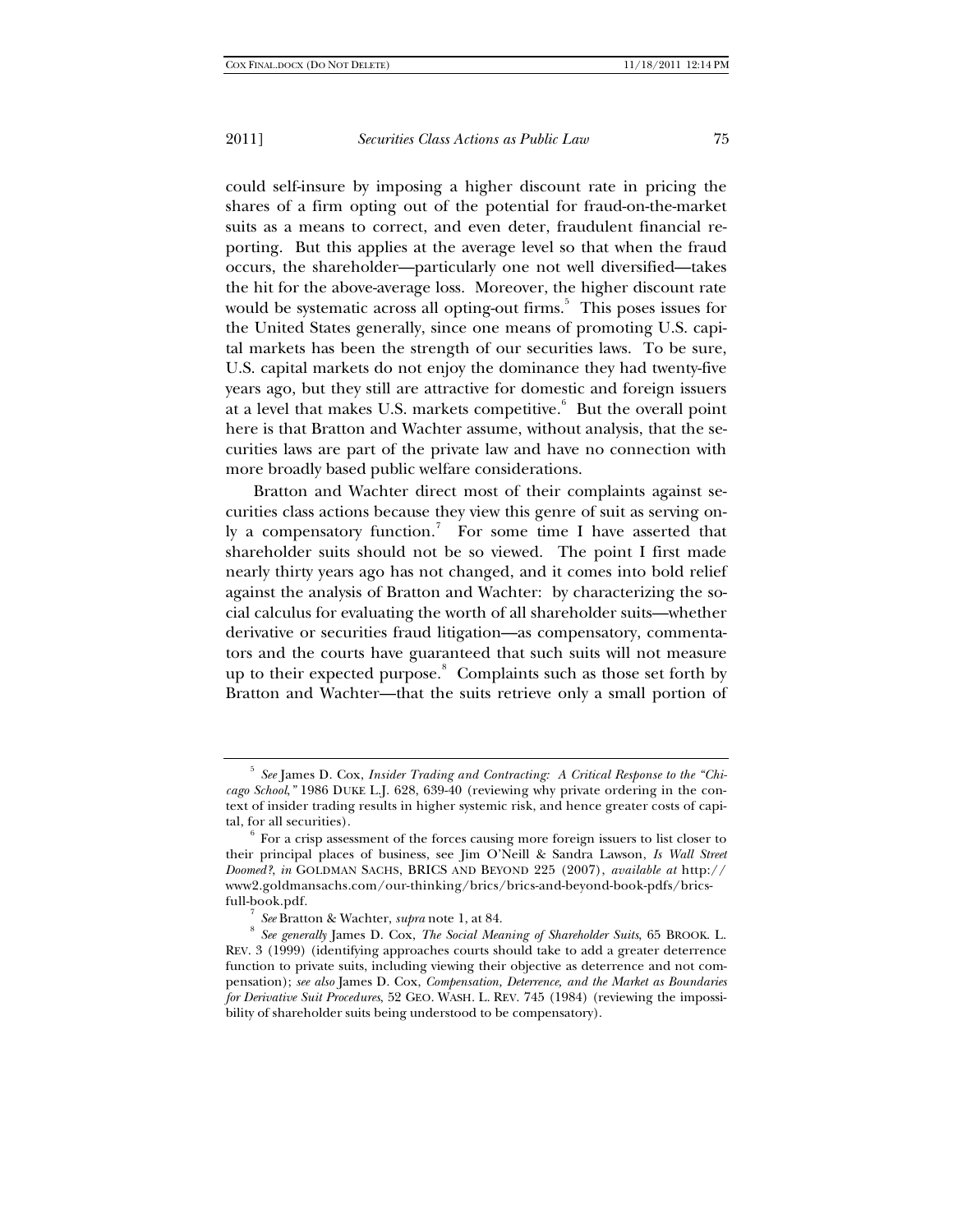the damage caused by the fraudulent reporting—document this fear. $^9$  $^9$ The collective loss of investors in a large capitalization firm for fraudulent reporting over three or five financial quarters is generally immense. Because in most instances the corporation and the responsible employees did not gain any amount approaching the sums investors have lost, a judgment holding the corporation fully accountable would subject the corporation to debilitating liability. Instead of focusing on the investors' loss, we can focus on the purposes behind proscriptions of financial-reporting fraud, thus shifting our focus to the public objectives that can be served by the suit. Here we are aided by the reasoning in *J.I. Case Co. v. Borak*, which recognized that implied private rights of action advance a public norm by allowing the suit's plaintiff (i.e., class counsel) to serve as a private attorney general. $10$ 

With the compensatory orientation tightly under their belts, Bratton and Wachter take the predictable shot at securities class actions, namely that the compensatory benefits of such suits are suspect because of the twin effects of circularity and the absence of net loss to the well-diversified investor.<sup>[11](#page-3-2)</sup> Circularity arises when the ultimate sum recovered flows from the corporate entity itself, such that, in the case of fraud-induced investors acquiring the entity's shares, the injured investors are indirectly paying their own recovery. And, over time, the well-diversified investors suffer no net loss because they will be winners as frequently as they are losers, where "winning" and "losing" reflect that the fraud's impact on the share price bestows something of a windfall to one side of the trade and a loss to the other side of the trade. While not developed in their Article, presumably Bratton and Wachter would allow recovery against the corporation if the corporation was itself trading with the investors, e.g., if it lied in the prospectus accompanying its public offering of securities or in the merger materials produced in the acquisition of another firm. So viewed, the authors remove well-diversified investors from the class of investors

<span id="page-3-0"></span><sup>9</sup> Judging whether suits recover a lot or a little vis-à-vis the class's damages is particularly problematic because so many variables can affect stock prices during the period between the telling of the lie and the revealing of the truth. Indeed, plaintiffs and defendants may begin their contest with wide-ranging estimates of the losses, but reality generally sets in for both as their settlement negotiations test their respective econometric models' assumptions. Thus, any assertion that the resulting settlement is larger or smaller in contrast to the investor losses is inherently whimsical.

<span id="page-3-2"></span><span id="page-3-1"></span><sup>&</sup>lt;sup>10</sup> 377 U.S. 426, 432 (1964) ("Private enforcement of the proxy rules provides a necessary supplement to Commission action."), *abrogated by* Touche Ross & Co. v. Redington, 442 U.S. 560, 576-77 (1979) (finding that the private right of action under  $14(a)$  did not extend to all provisions of the 1934 Act).

<sup>11</sup> *See* Bratton & Wachter, *supra* note 1, at 93-99.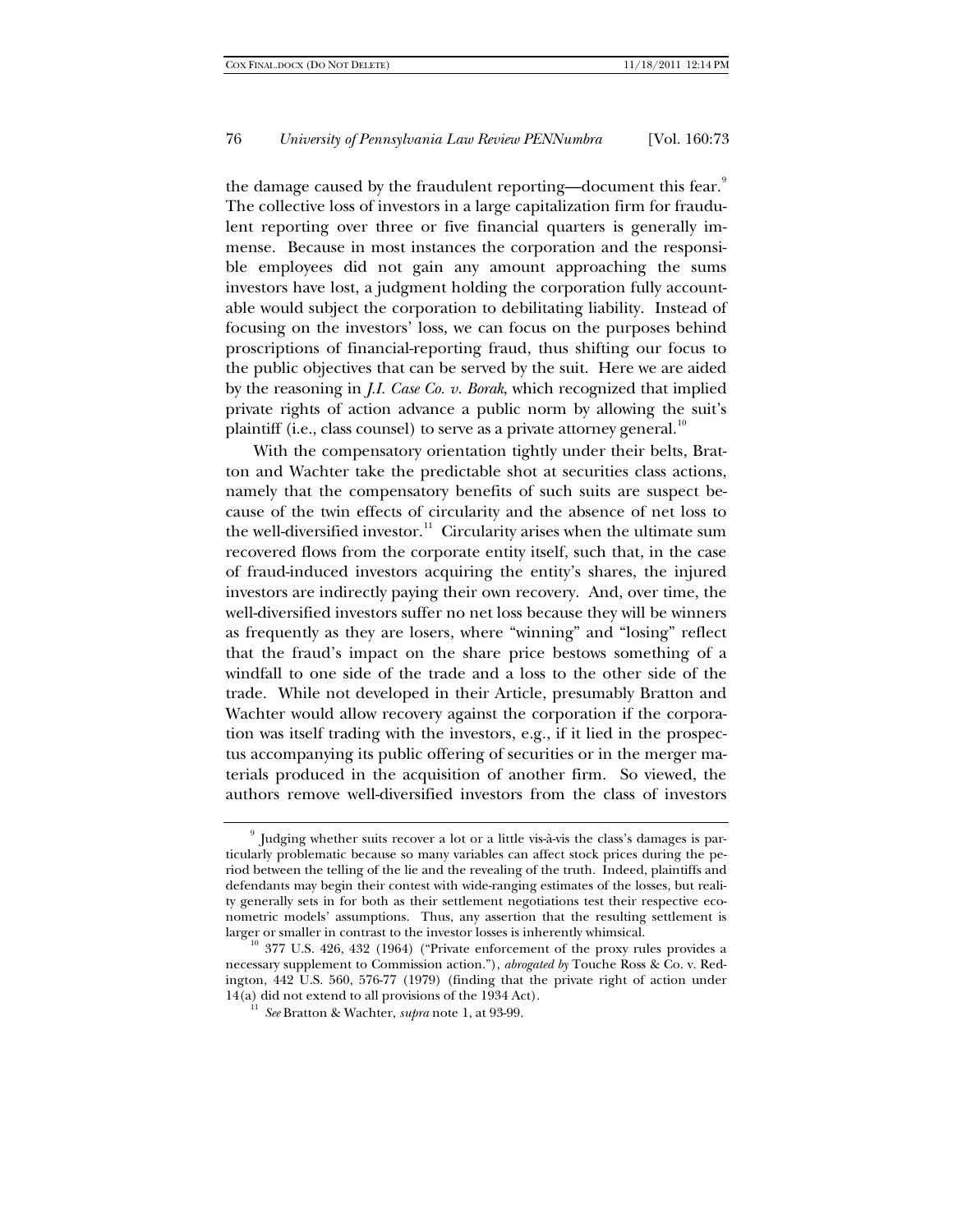entitled to sue for securities fraud. Instead, they accord standing to nondiversified investors deemed "information traders."<sup>[12](#page-4-0)</sup> The informational traders are the opposite of the noise traders who just pile onto publicly traded shares without digesting any information, including the false information, about the firm. On these points, we might fault Bratton and Wachter for being too generous. They should have eliminated all the investor suits. Why should it matter if you have one trader flipping 100 quarters within one time period or one trader flipping 100 dimes over multiple time periods? In either case, the results would be expected to be the same: heads about 50% of the time. That is, if investors are repeat players in the market, over time they will have the experience of selling at a price inflated by fraud and buying at a price inflated by fraud. The well-diversified investor just gets to the average outcome more quickly. Should we base public policy on alacrity?

It is also not clear that we should penalize the noise trader or, for that matter, the well-diversified investor. Each is behaving presumably just as Bratton and Wachter would wish, namely according to the fundamental tenets of portfolio theory and the efficient market hypothesis. Noise traders neither read nor analyze. But they do trust the pricing of the market. Diversified investors understand that efficient markets calibrate risk and return, and invest according to the individual security's impact on the overall risk of the investor's portfolio. Thus, each places his trust in the market, but why should such trusting investors be deprived of a right of action when their trust was misplaced? And, is it not possible that the diversified investor might have invested less, or not at all, in that particular company if it had honestly reported its results? Finally, we might ask why would we wish to remove the benefit of class action suits from fully diversified investors. Might this just drive them to gerrymander their portfolio so as to qualify for class action treatment by narrowly falling out of the number of stocks needed to be deemed diversified?

In fact, Bratton and Wachter may well have gone the full nine yards and eliminated most securities class actions. To be sure, they would preserve a private suit for nondiversified information traders who can establish their reliance. $^{13}$  $^{13}$  $^{13}$  But wait, wasn't the whole point of *Basic Inc. v. Levinson* that if reliance were required to be so estab-

<span id="page-4-0"></span><sup>12</sup> *Id.* at 97-99.

<span id="page-4-1"></span><sup>13</sup> *Id.* at 102.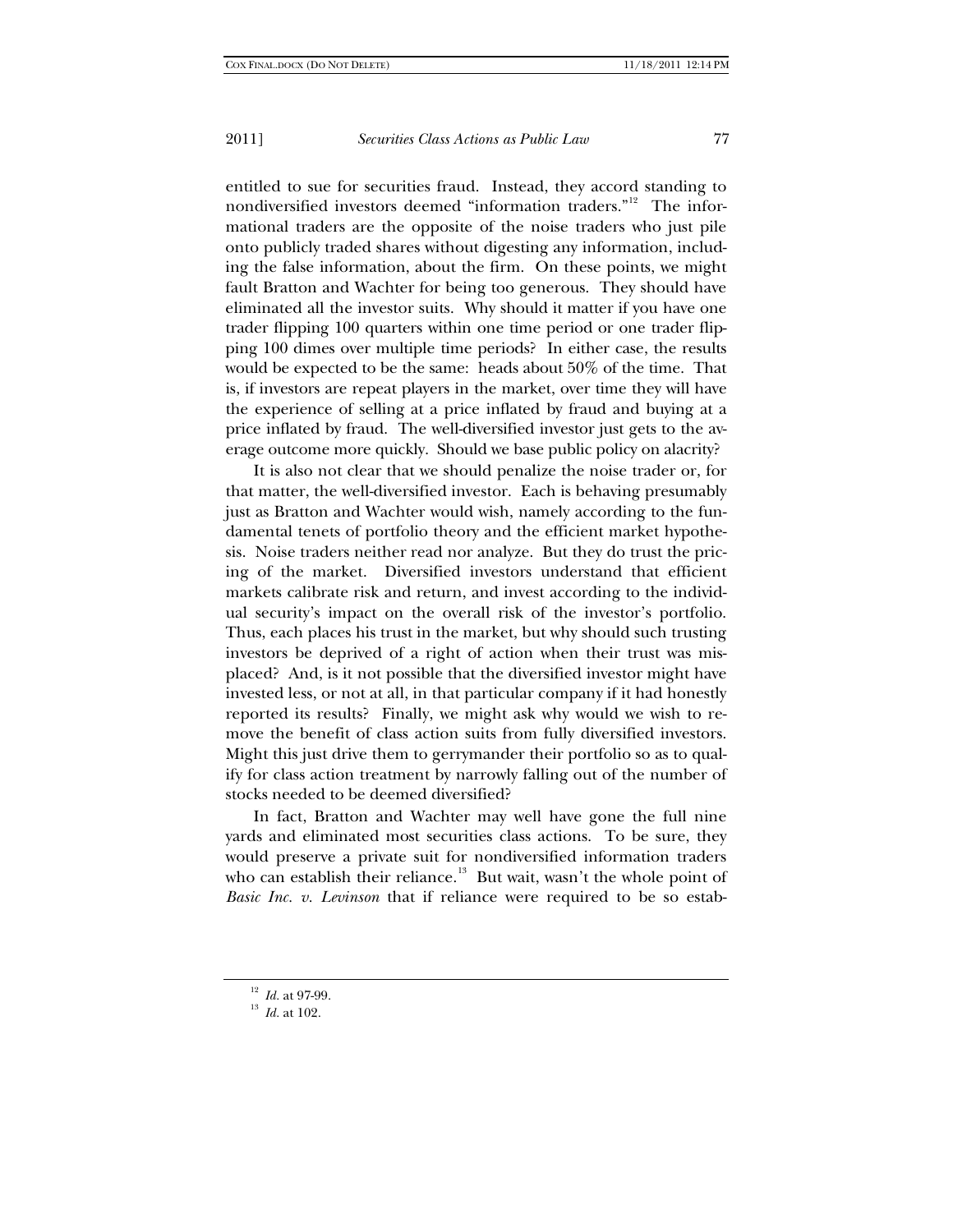lished, then the suit could not be certified as a class action?  $14$  When one must show reliance, individual questions, not common questions, predominate. It may well be that in any false reporting case the group of relying, nondiversified investors would be sufficiently small so that the burdens of probing the alleged reliance by each class member would not render class action status inefficient. Yet uncertainty abounds regarding how common questions would be resolved in individual cases since this could depend on how many such investors would qualify as informational nondiversified traders. Notwithstanding whether their claims can be aggregated, the question is really whether the suit promises enough "honey" to attract the class counsel bear. Thus, it may well be that limiting suits to only nondiversified information traders would ultimately mean that there would be few such suits because they could not be aggregated to make the suit efficient for the injured investors—or even if aggregated to that effect, the potential recovery may not be sufficient to attract counsel.

With regard to the circularity and portfolio arguments advanced against securities fraud suits, why not raise the same problem when there is a patent dispute between, for example, Advanced Micro Devices and Intel? Both of these large-cap firms enjoy a substantial institutional following. Why do we not just dismiss any private suit between two companies who are owned in some significant way by diversified investors on the ground that there is no gain to their institutional owners that can flow from the suit? After all, patent and copyright infringement suits are a way of doing business in the technology industries, and CalPERS is just as likely one day to own the shares of an infringer as to own the shares of the infringed. Today, there is indeed an epidemic of expensive IP litigation. It may well be a net loss to diversified investors. We do not cast these suits aside, regardless of the investor pool of the suit's combatants, because even though we view patents and copyrights as being private property in light of the rewards they confer on their owner, we also believe that these are rights that advance our general welfare. Simply put, we as a nation benefit from protecting investment in technology. Thus, there is a distinct public law aspect to our willingness to sustain such suits despite the netting-out effects among their owners.

Thus, we see a big hole in the reasoning that underlies the critical fulcrum of *The Political Economy of Fraud on the Market*'s reasoning that,

<span id="page-5-0"></span><sup>&</sup>lt;sup>14</sup> 485 U.S. 224, 242 (1988) (noting that requiring "proof of individualized reliance" would effectively prevent class actions, because "individual issues then would have overwhelmed the common ones").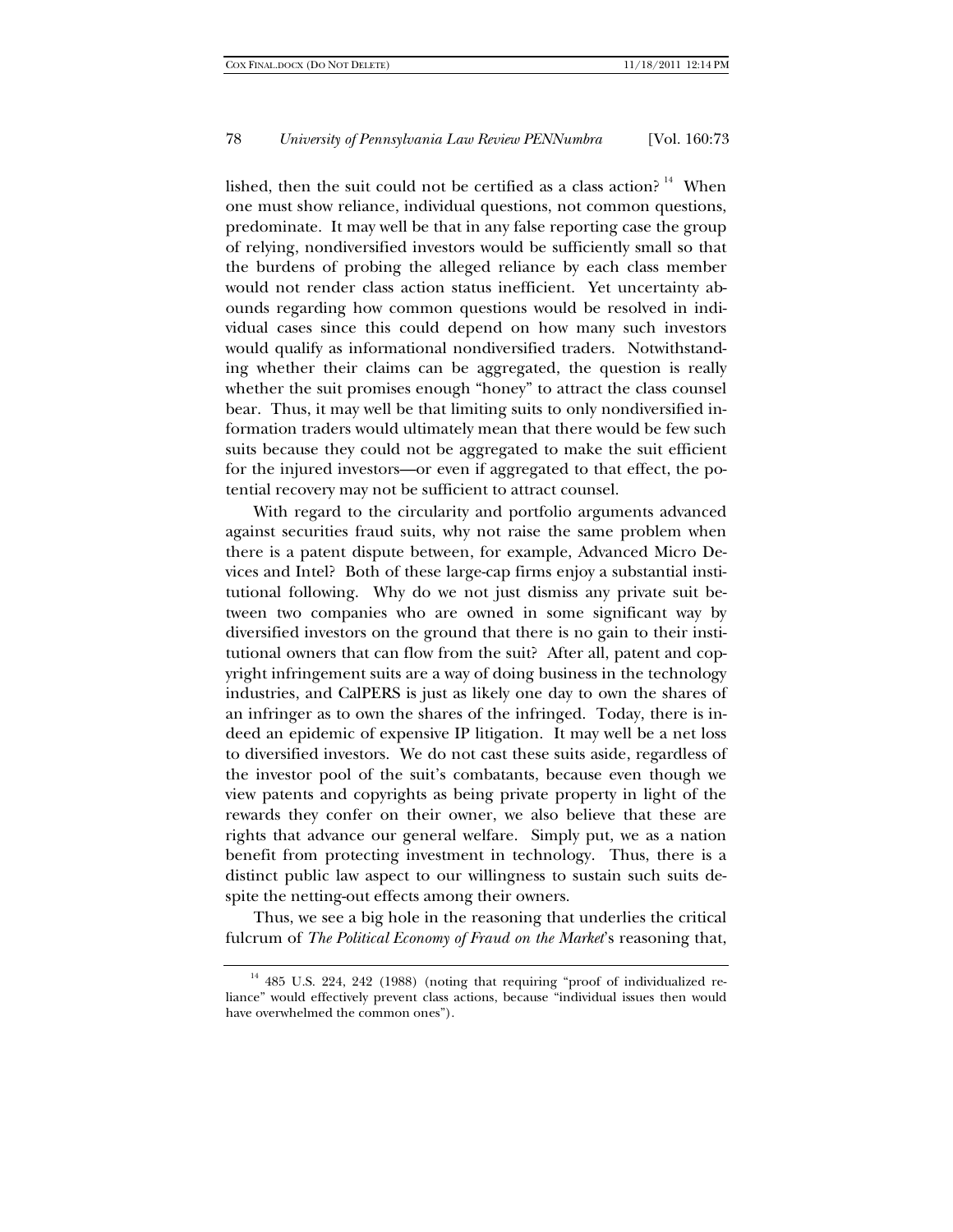in the case of the diversified investor, there is no value to the suit—a conclusion reached because the Article never views the securities laws, and particularly the proscription of fraudulent financial reporting, as embodying public law that advances public welfare. That is, by enhancing compliance with disclosure requirements, the underlying ob-jectives of our disclosure laws are furthered.<sup>[15](#page-6-0)</sup>

Bratton and Wachter favor SEC enforcement in place of private enforcement. They support their reasoning by first disputing that SEC enforcement resources are too limited<sup>[16](#page-6-1)</sup> and strengthen their case by asserting that the differential in results achieved per dollar in-vested is one-third less for private suits than public suits.<sup>[17](#page-6-2)</sup> The latter is a back-of-the-envelope calculation in which Bratton and Wachter divide the funds recovered by the SEC in its enforcement actions during the 1999–2009 period by the five-year (2004–2008) average enforcement budget, and then compare that ratio (4.35) with the quotient of private settlements during the same period divided by the assumed average 23% attorneys' fees, yielding a higher 6.20 ratio. There are multiple problems with this calculation. Their suggestions are open to two broad criticisms, each addressed below.

#### <span id="page-6-4"></span>A. *Erroneous Accounting*

There is a serious likelihood that this back-of-the-envelope calculation omits many costs, such that the SEC enforcement costs are substantially greater than calculated. First, the SEC's enforcement efforts span a good many areas; only a small number of its enforcement suits in any year belong to the set out of which the type of violations for which class action securities suits arise. Thus, for a meaningful calculation, the denominator in the calculation for public enforcement needs to be slimmed considerably since only about one-half of the enforcement actions that the SEC initiates in any year are of the type that has the *potential* to become a private class action.<sup>[18](#page-6-3)</sup> Also, the numerator should only include recoveries from enforcement actions of the type that lends itself to class action treatment. With the numera-

<span id="page-6-0"></span><sup>15</sup> *See* Cox, *supra* note 4, at 966-67 (arguing that disclosure rules increase manager accountability).

<sup>16</sup> *See* Bratton & Wachter, *supra* note 1, at 148.

 $\frac{17}{10}$  *Id.* at 162.

<span id="page-6-3"></span><span id="page-6-2"></span><span id="page-6-1"></span><sup>18</sup> *See* James D. Cox, Randall S. Thomas & Dana Kiku, *SEC Enforcement Heuristics: An Empirical Inquiry*, 53 DUKE L.J. 737, 750 (2003) (basing this estimate on SEC data from 1997–2002).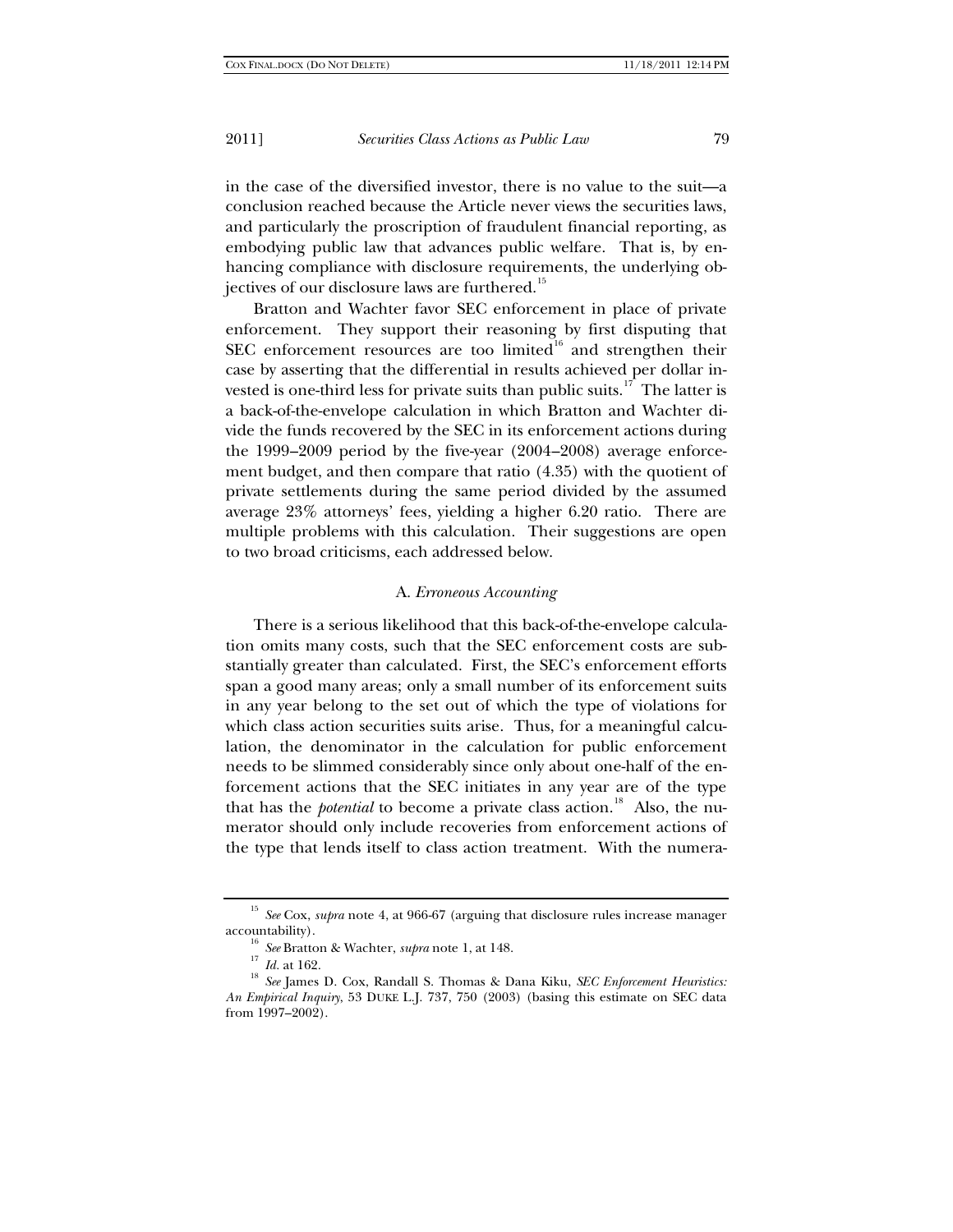tor and denominator so adjusted, it is likely that the comparative advantage first calculated disappears.

Second, it is likely that the expenses the government incurs to prosecute securities fraud are significantly greater than those reported for the SEC's enforcement budget standing alone. In fact, many of the frauds prosecuted by the SEC in 2002 and 2003 were the result of the efforts of many governmental bodies as well as self-regulatory organizations. For example, Enron and other large capitalization companies were the object of a strike force that included multiple government agencies. $^{19}$  $^{19}$  $^{19}$  Similarly, the massive \$1.4 billion global settlement against ten investment banking firms was the product of the efforts of the New York Attorney General, the NASD and NYSE, and the  $SEC.<sup>20</sup>$  $SEC.<sup>20</sup>$  $SEC.<sup>20</sup>$  Thus, because it is common for enforcement agencies to work together, a calculation of the costs of government enforcement in any particular case needs to consider the costs borne by all government agencies that are involved in that matter. The Bratton and Wachter data does not do this.

Third, the only systematic study comparing the targets of SEC enforcement actions with the targets of private suits unaccompanied by parallel SEC enforcement action undermines the recommendation of Bratton and Wachter. The first such comparative study of this question, which I completed with Professors Randall Thomas and Dana Kiku, focused on settlements reached in the 1997–2002 period.<sup>[21](#page-7-2)</sup> The data revealed that the SEC systematically targeted smaller firms, for which investors suffered smaller provable losses, and that the targeted firms were experiencing greater financial distress than were the firms that undertook settlements in private suits unaccompanied by parallel SEC action.<sup>22</sup> A follow-up study focused on an expanded time period, 1990–2003, and divided the study to examine settlements in the post-Enron period,  $2002$  and  $2003.^{^{23}}\,$  $2003.^{^{23}}\,$  $2003.^{^{23}}\,$  In this study, financial distress is sta-

<span id="page-7-0"></span><sup>19</sup> *See* Kristen Hays, *Task Force Prosecutors Prosper After Enron Case*, HOUS. CHRON., Nov. 2, 2006, at C1 (profiling the prosecutors involved in the strike force).

<span id="page-7-1"></span><sup>&</sup>lt;sup>20</sup> See Press Release, Office of the N.Y. Attorney Gen., SEC, N.Y. Attorney Gen., NASD, NASAA, NYSE, and State Regulators Announce Historic Agreement to Reform Inv. Practices (Dec. 20, 2002), *available at* http://www.ag.ny.gov/media\_center/ 2002/dec/dec20b\_02.html (detailing the terms of the settlement).

<sup>21</sup> Cox, Thomas & Kiku, *supra* note [18,](#page-6-4) at 749.

<sup>22</sup> *Id.* at 776-77.

<span id="page-7-4"></span><span id="page-7-3"></span><span id="page-7-2"></span><sup>23</sup> *See* James D. Cox, Randall S. Thomas & Dana Kiku, *Public and Private Enforcement of the Securities Laws: Have Things Changed Since Enron?*, 80 NOTRE DAME L. REV. 893, 899 (2005).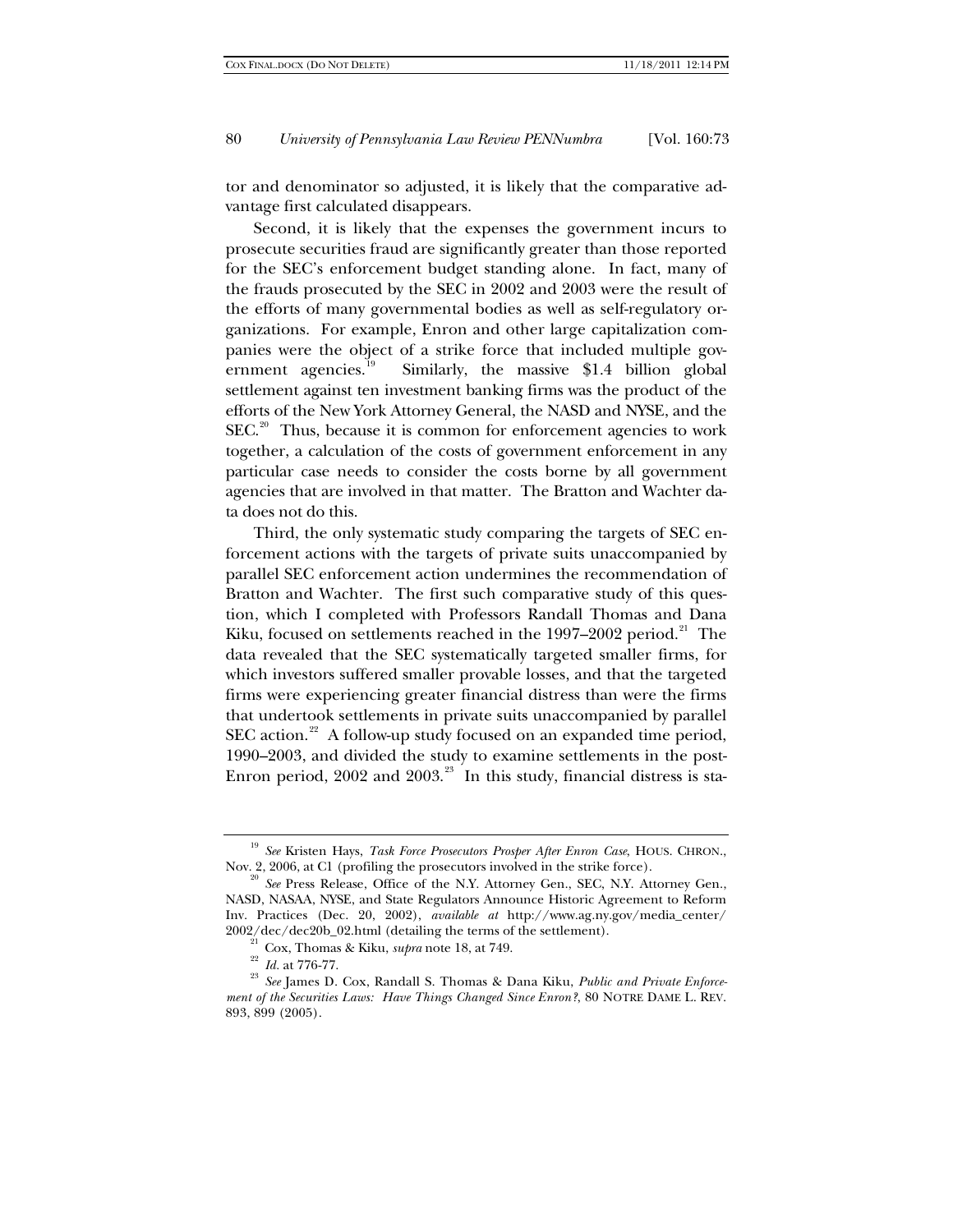tistically significant in identifying firms subject to SEC enforcement.<sup>[24](#page-8-0)</sup> And for the 2002 and 2003 cases, the SEC appears to have shifted away from a bias toward suits against firms experiencing financial distress, preferring cases where investors suffered greater provable losses, albeit in firms that were smaller than those targeted in private suits without a parallel SEC action.<sup>[25](#page-8-1)</sup> Moreover, our review of SEC enforcement releases and Lexis-Nexis public reports of any SEC inquiry—investigation or enforcement action, a more sweeping category than a formal enforcement action—finds such evidence in less than 19% of settled securities class actions.<sup>[26](#page-8-2)</sup> We strongly suspect that enforcement suits would be a small subpart of that percentage. In sum, these data support the view that the SEC is an important, but only a supporting, player in redressing on behalf of investors the damages caused by fraudulent financial reporting.

Fourth, the above data support the view that the private suits without SEC action challenge larger capitalized firms that are not experiencing financial distress. The risks of these suits is greater; suits against such opponents mean that, because the firm is large and not experiencing financial distress, the defendant will be a stronger opponent throughout the litigation. Accordingly, we would expect greater rewards to the entrepreneurial lawyer. Thus, we should expect suits to entail a greater expense-to-benefit ratio when there is not a parallel SEC action than when the SEC is the litigant.

Fifth, the SEC cause of action faces none of the hurdles that increases the costs of prosecuting a private suit. The SEC in prosecuting its suits does not face a heightened pleading standard<sup>[27](#page-8-3)</sup> or the bar to discovery<sup>[28](#page-8-4)</sup> that the private plaintiff must address before initiating suit. Each of these innovations of the Private Securities Litigation Reform Act of 1995<sup>[29](#page-8-5)</sup> requires a substantial investment of resources by plaintiffs' counsel that are not required when the SEC initiates suit. More-

 $^{24}\,$   $Id.$  at 905.

<sup>25</sup> *Id.* at 906.

<span id="page-8-2"></span><span id="page-8-1"></span><span id="page-8-0"></span><sup>&</sup>lt;sup>26</sup> *See id.* at 895, 900-01 tbls. 2 & 3 (2005) (reviewing 389 settlements reached from 1990 to 2003, in which there were reports of SEC involvement in 73 cases).

<span id="page-8-3"></span> $27$  This requirement calls for the private plaintiff to allege scienter with particular facts, and those facts must give rise to a strong inference that the defendant acted with the requisite scienter. Securities Exchange Act of  $1934 \text{ } \frac{8}{3} \cdot 21D(b)(2)$ , 15 U.S.C. § 78u-4(b)(2) (2006).

<span id="page-8-4"></span><sup>&</sup>lt;sup>28</sup> *Id.* at § 21D(b)(3)(B), 15 U.S.C. § 78u-4(b)(3)(B) (staying discovery during any pending motion to dismiss).

<span id="page-8-5"></span><sup>29</sup> *See* Pub. L. 104-67, 109 Stat. 737 (codified as amended in scattered sections of 15 U.S.C.).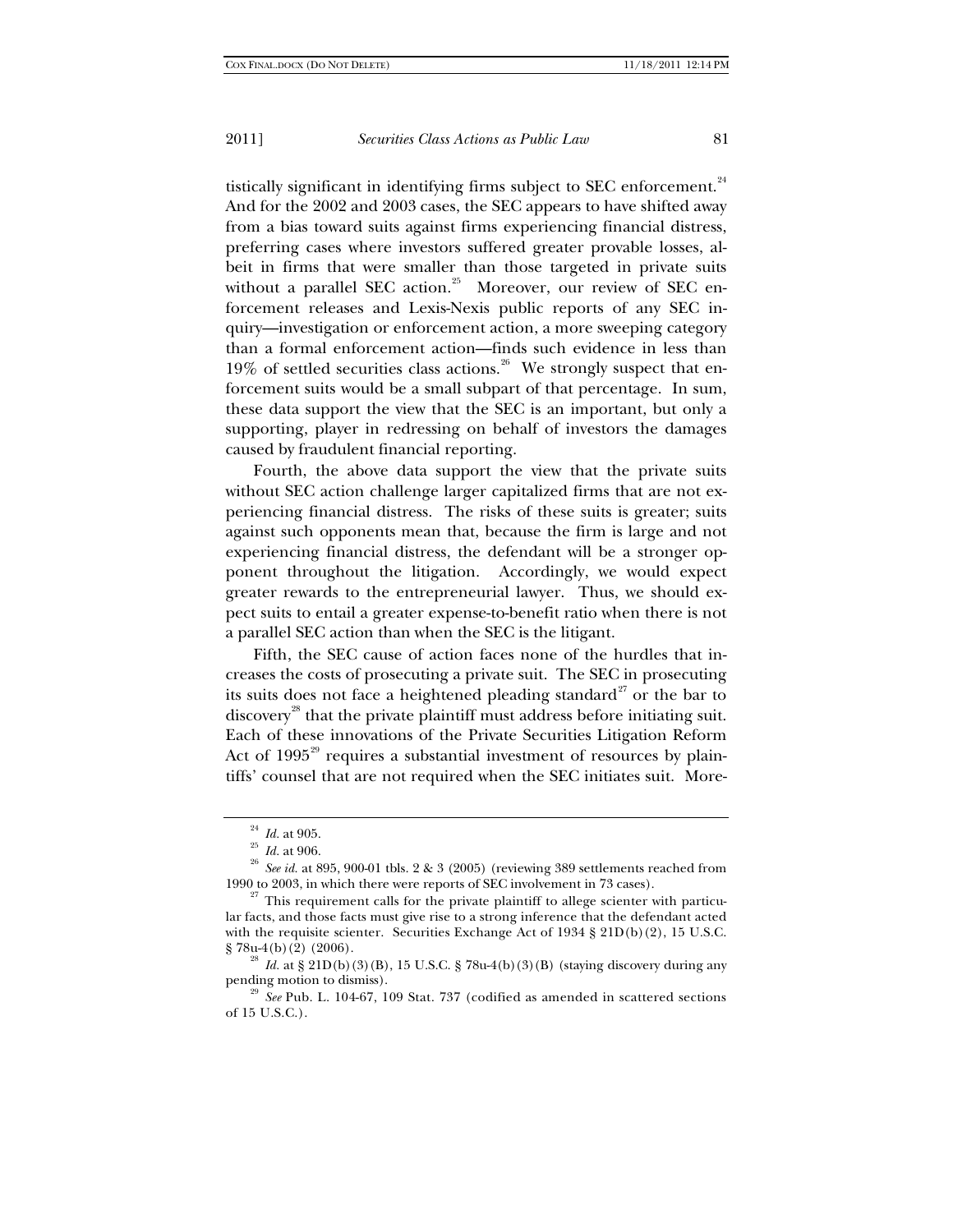over, to survive a motion to dismiss, the SEC is not required to allege loss causation to recover. Private litigants must allege loss causation,<sup>[30](#page-9-0)</sup> and in a fraud-on-the-market case this customarily requires expensive econometric analysis to accompany the pleadings. Therefore, even accepting that the authors' back-of-the-envelope calculation was correctly made, we should not be surprised that private suits are more costly than SEC enforcement actions. They clearly do cost more, as the SEC and the private litigant face very different constraints in their pursuits of justice. One might argue that this makes the case that the SEC should be the plaintiff so as to circumvent the restrictions placed on private suits by the Supreme Court and Congress. This may well be the case, but we can ponder how long it would be the case if the SEC were increasingly stepping forward to bring damage actions on behalf of investors.

#### B. *Institutional Constraints*

Bratton and Wachter do not consider the institutional constraints that would confront the SEC were it to assume the role of recovering investor losses. The belief that an SEC enforcement action can provide all the relief that injured investors can expect from a class action damages suit ignores the statutory constraints that surround SEC sanctions. Simply stated, the SEC is *not* empowered to recover the sums investors lost because of the fraud. There is *no* statutory authority for such recovery, and SEC sanctions and settlements are not framed by the losses caused by a violation. With respect to monetary sanctions, the SEC has the express<sup>[31](#page-9-1)</sup> and implied<sup>[32](#page-9-2)</sup> authority to require disgorgement of any gains the defendant derived from his violation. The SEC also can extract fines, but there is a ceiling on the amount of the fine per violation.<sup>[33](#page-9-3)</sup> Furthermore, any movement by the SEC toward

<span id="page-9-0"></span><sup>30</sup> *See* Dura Pharm., Inc. v. Broudo, 544 U.S. 336, 346 (2005) (holding that fraud on the market requires not just allegations that the misrepresentation inflated the stock's price, but also evidence of loss causation once the untruthful statement became public).

<span id="page-9-1"></span><sup>31</sup> *See, e.g.*, § 21(d)(3), 15 U.S.C. § 78u(d)(3) (permitting civil penalties in securities cases).

<span id="page-9-2"></span><sup>32</sup> *See, e.g.*, SEC v. First City Fin. Corp., 890 F.2d 1215, 1229-32 (D.C. Cir. 1989) (awarding disgorgement remedy for violations of the early warning provisions of the Williams Act).<br><sup>33</sup> *See, e.g.*, § 21(d)(3)(B)(iii), 15 U.S.C. § 78u(d)(3)(B)(iii) (setting the maximum

<span id="page-9-3"></span>fine per violation at \$500,000 for an entity and at \$100,000 for an individual). To be sure, SEC settlements frequently involve amounts greatly in excess of the issuer fine ceiling of \$500,000. This occurs when the SEC takes the position that the issuer and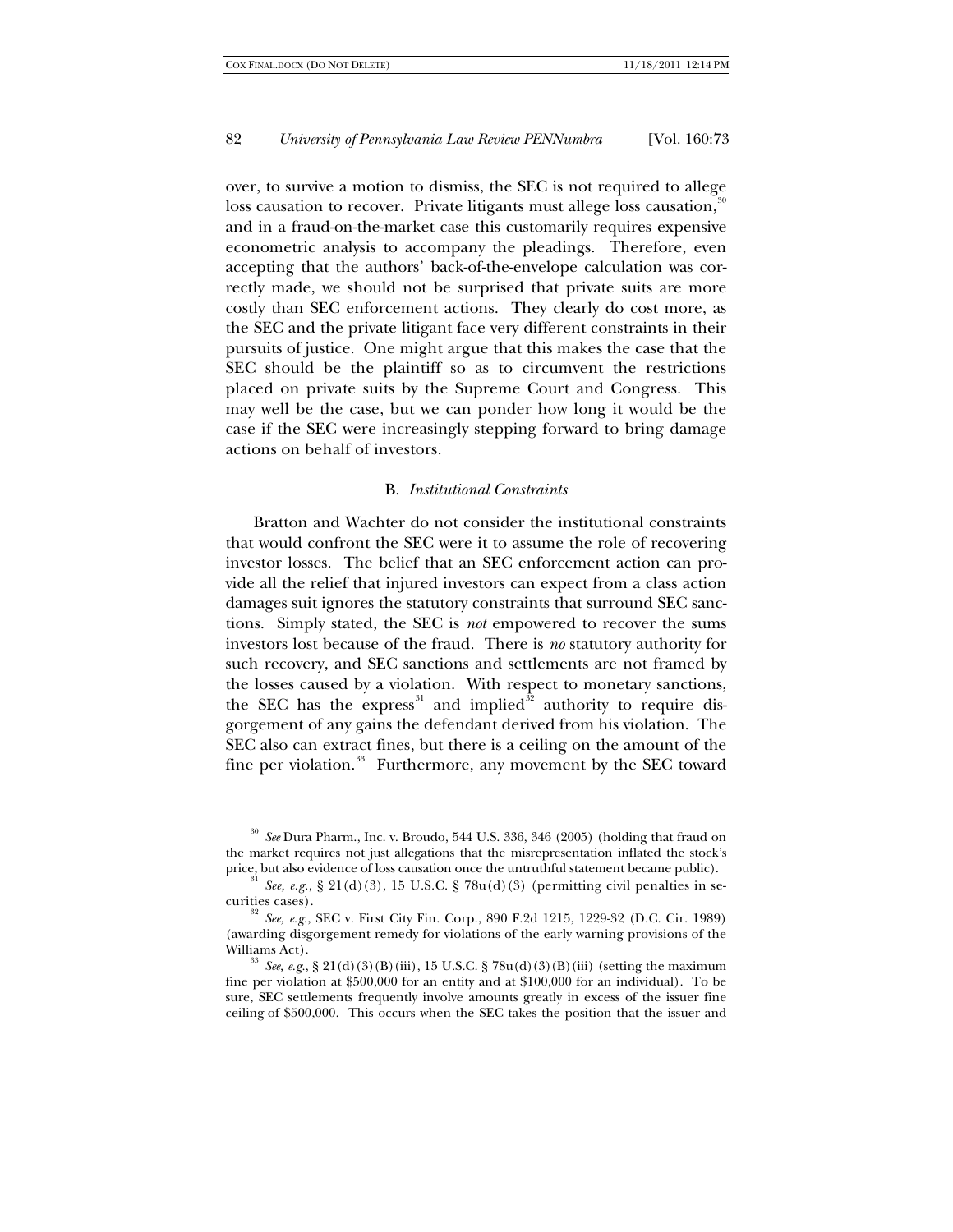seeking "damages" suffered by the investor class would likely invite a range of legal developments, many beyond its rulemaking authority. At a minimum, any effort to recover investors' losses would need congressional action since, as stated before, the securities laws not only do not provide this authority, but also expressly provide that the monetary sanction is a fine or disgorgement. $34$  Moreover, if damages are to be recovered, then we would expect the same issues that private litigants face bearing on causation, and particularly loss causation, to arise. The expected incorporation into such an SEC enforcement suit of such a burdensome requirement would not likely endear these suits to the staff at the SEC. If we believe—and it is not clear that Bratton and Wachter do believe—that the SEC enforcement efforts are understaffed, then the additional burden of seeking damages on behalf of injured investors raises doubts regarding just how eager the thin enforcement staff will be to characterize their suits as seeking damages as opposed to a fine and disgorgement, or less.

The above points at least qualify the optimism that Bratton and Wachter express for the SEC's ability to fill any void created by shareholders opting for SEC enforcement over private enforcement. These points also raise issues that may be dispositive for reasonable shareholders deciding whether to give up their private suit and to look to the SEC to seek recovery should they someday be defrauded.

Bratton and Wachter raise legitimate questions about the deterrent effects of securities class actions where the norm is that a settlement is paid solely by the corporation and not by the individuals who are responsible for the defalcation. Unfortunately, the authors appear to accept the status quo, i.e., entity recovery, and do not address how we can move toward holding individuals responsible. In failing to engage this issue, they tacitly reflect the reality of today's antifraud litigation: corporations pay and individual wrongdoers get a pass. This truism is now supported by three Supreme Court decisions.<sup>[35](#page-10-1)</sup> In com-

<span id="page-10-1"></span>(2011) (holding that an investment advisor who prepared a prospectus for a family fund was not responsible for misrepresentations appearing in the prospectus); Stone-

others have committed multiple violations. Nonetheless, the amount reached in such settlements is not anchored to the amount of investor losses suffered.

<span id="page-10-0"></span><sup>34</sup> Indeed, the natural implication of the "fair funds" provision of section 308(9)(a) of the Sarbanes-Oxley Act appears to bar implicitly any action for damages by the SEC. *See* Sarbanes-Oxley Act of 2002 § 308(a), 15 U.S.C. § 7246 ("[T]he amount of such civil penalty shall . . . become part of the disgorgement fund for the benefit of the victims of such violation."). This provision provides that the SEC can, whenever there is disgorgement recovered from a respondent in an enforcement action, dedicate the sum so recovered, plus any fine, to a fund to be returned to injured investors. 35 *See* Janus Capital Grp., Inc. v. First Derivative Traders, 131 S. Ct. 2296, 2305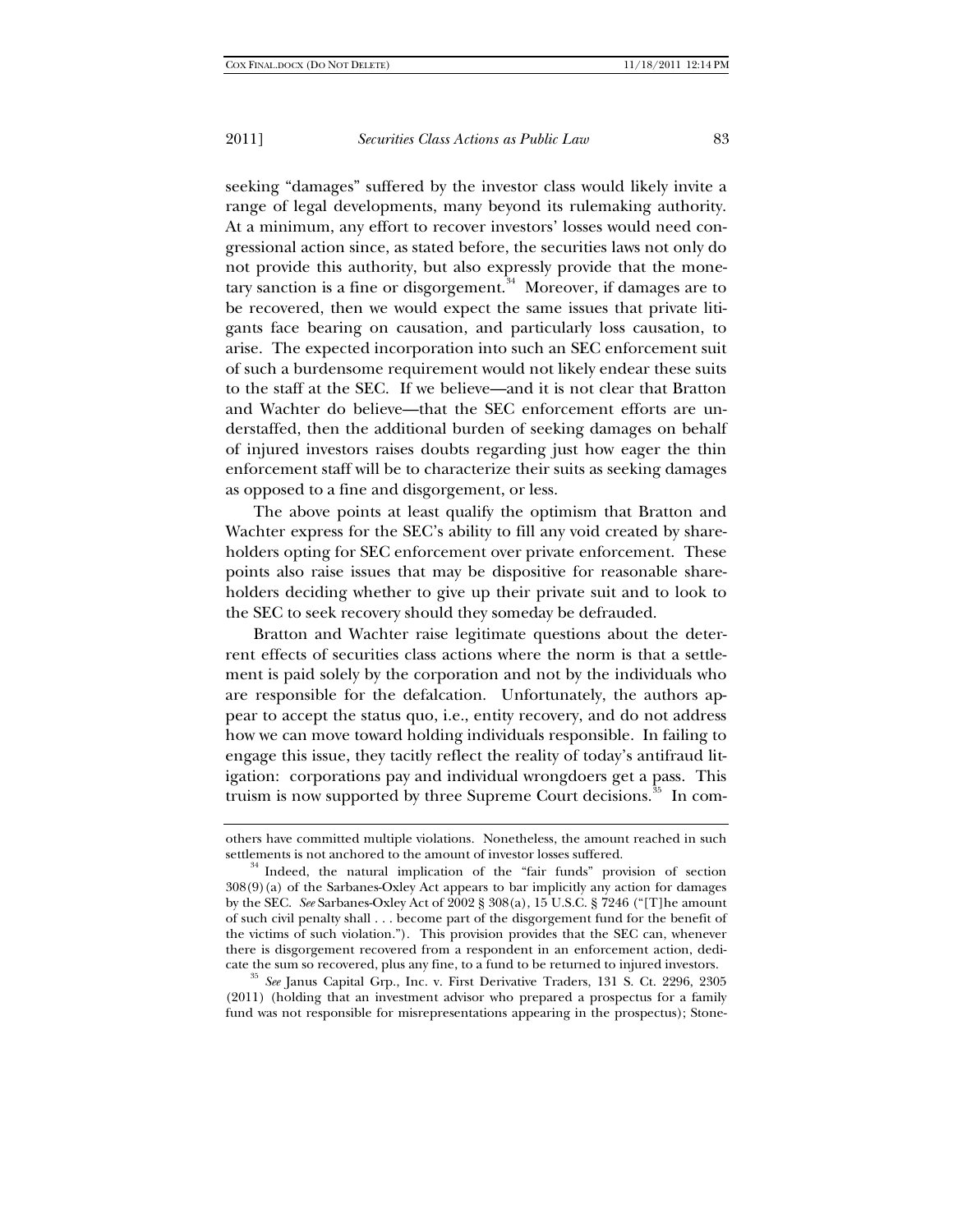bination, they demand that the investor, at the time of trading, be able to attribute the false statement to the individual defendant. Thus we find the following is well engrained in the law: if the false statement is conceived and drafted by the defendant, but does not bear the defendant's name or otherwise identify the defendant *as its maker*, then the defendant is not a primary participant and, hence, has no responsibility to the defrauded investor.

Our own work, published in this journal, points to the perverse conundrum that the Supreme Court has created:

[A]fter settlement [of a securities class action], defendant firms experience liquidity problems, as well as worsening Altman's Z-scores. Here, the distinction between causation and correlation is important. For example, do our findings regarding the deterioration of the Altman's Zscores suggest that settlements drive firms toward financial distress (i.e., settlements are causally related to the worsening situation), or do they suggest that the financial deterioration in earlier time periods continues downward regardless of the settlement or its size (i.e., settlements are merely correlated with weakening financial performance), or do they represent some combination of both? . . .

. . . .

. . . Although uncertainty persists about the precise connection between settlements and financial distress, there is no uncertainty that firms involved in securities class action litigation experience statistically greater

ridge Inv. Partners, LLC v. Scientific-Atlanta, Inc., 552 U.S. 148, 166-67 (2008) (holding that a corporation's executives who knowingly prepared false documents to conceal from their customer's auditors that \$17 million in the customer's revenues were fraudulent roundtrip transactions, and did so to retain the customer as a client, were not responsible to investors who purchased the customer's shares at prices inflated due to the fraudulent roundtrip transactions); Cent. Bank of Denver, N.A. v. First Interstate Bank of Denver, N.A., 511 U.S. 164, 191 (1994) (holding, broadly, that there is no aiding and abetting liability under § 10(b) of the 1934 Act); *see also* Pac. Inv. Mgmt. Co. v. Mayer Brown LLP, 603 F.3d 144, 149, 161 (2d Cir. 2010) (holding that an outside lawyer who on seventeen different occasions engineered on behalf of the client, Refco, fraudulent sham transactions for the purpose of concealing in various offering documents that Refco had massive trading losses and was unable to repay millions of dollars due on margin was not liable as a primary participant to investors who suffered significant losses upon the ultimate bankruptcy of Refco); Pugh v. Tribune Co., 521 F.3d 686, 698 (7th Cir. 2008) (holding that the president of a newspaper subsidiary who fraudulently overstated the number of subscribers and revenues for the subsidiary was not liable to those who purchased the parent company's shares at inflated prices even though the president's misstatements were incorporated into the consolidated financial statements issued by the parent); *In re* Nature's Sunshine Prods. Sec. Litig., 486 F. Supp. 2d 1301, 1311-12 (D. Utah 2008) (finding that plaintiffs failed to state a claim because defendant CEO, who had falsely represented company financial data to an auditor to obtain a "clean" audit, did not make statements publicly).